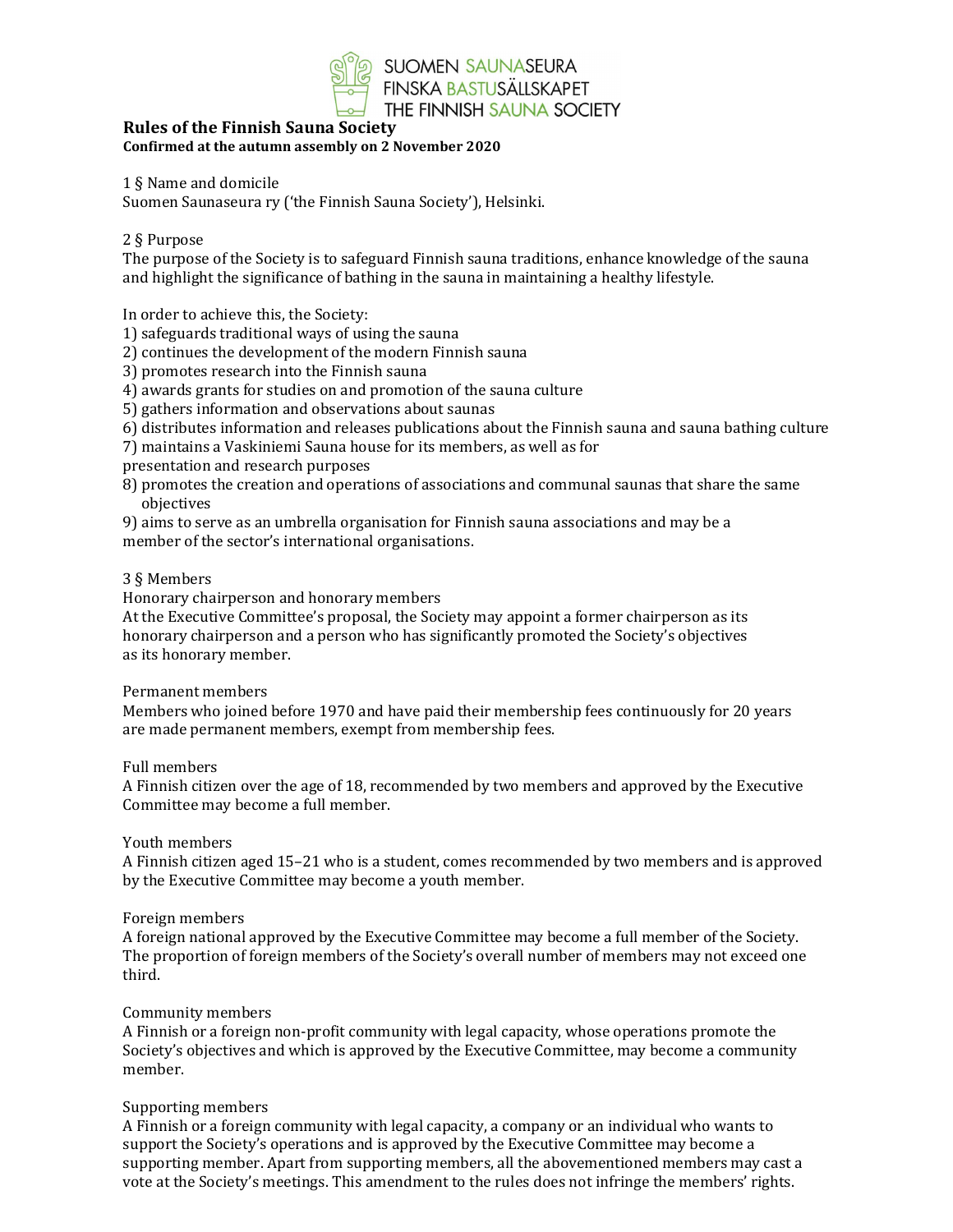

### 4 § Membership fees

Honorary chairpersons, honorary members and permanent members are exempt from the membership fee.

Full members and foreign members must pay a membership fee, annually set by the Society's autumn assembly, and a joining fee at the time of joining, set by the Society's autumn assembly. Youth members must pay an annual fee, set by the Society's autumn assembly, but they are exempt from the joining fee.

Community members must pay a membership fee every year, annually set by the Society's autumn assembly. Supporting members must pay an annual fee determined annually by the Executive Committee. The annual fees of the supporting members may vary between communities and individuals.

The fees may differ between member groups.

#### 5 § Termination of membership

A member may resign from the Society by notifying the Society or the Executive Committee Chairperson in writing, or by giving notice of the matter to be recorded in the Society's meeting minutes. The Executive Committee may expel a member on grounds defined in the Associations Act, or if the member wilfully and repeatedly disregards the Society's recommendations on sauna etiquette. Furthermore, if a member is three months in arrears with their membership fee from the last payment date, they are considered to have resigned from the Society, in accordance with Chapter 3, Section 15(4) of the Associations Act.

#### 6 § Executive Committee

The Executive Committee serves as the Society's Board. It manages the Society's affairs and finances, and leads the activities. The Executive Committee includes a Chairperson, appointed for two years by the Society's autumn assembly, and eight to ten members, appointed for a two-year term by the Society's autumn assembly, half or closest to half of whom take turns to resign annually.

The Chairperson and Executive Committee members may be appointed for up to three consecutive two-year terms. If a person whose term in the Executive Committee would otherwise continue is appointed as the Chairperson, a new member is appointed to the Committee as a replacement for the remaining term. An Executive Committee member appointed in this way may be re-appointed to the Committee for a further two consecutive two-year terms after the initial term. The Executive Committee selects a Vice-Chairperson annually from amongst its members.

## 7 § Signatures on behalf of the Society

The Chairperson and Vice-Chairperson are authorised to sign documents on behalf of the Society either together or with another Committee member appointed by the Committee, the Executive Director or another person authorised by the Committee. A right to use the Society's bank accounts is granted by the Executive Committee.

#### 8 § Executive Committee meetings

The Executive Committee convenes at the invitation of the Chairperson or two members, and meets the quorum when at least five members are present. Minutes are kept of all Executive Committee meetings. If the Chairperson is unable to attend, the Vice-Chairperson serves as their replacement. If the Vice-Chairperson is unable to attend either, the Executive Committee will select another member to chair the meeting.

#### 9 § Committees and functionaries

The Executive Committee may form committees and set rules for them. The Executive Committee may appoint and expel Society functionaries. The Executive Committee may appoint an executive director for the Society.

#### 10 § Financial year

The Society's financial and operating year is the calendar year. The books must be submitted to the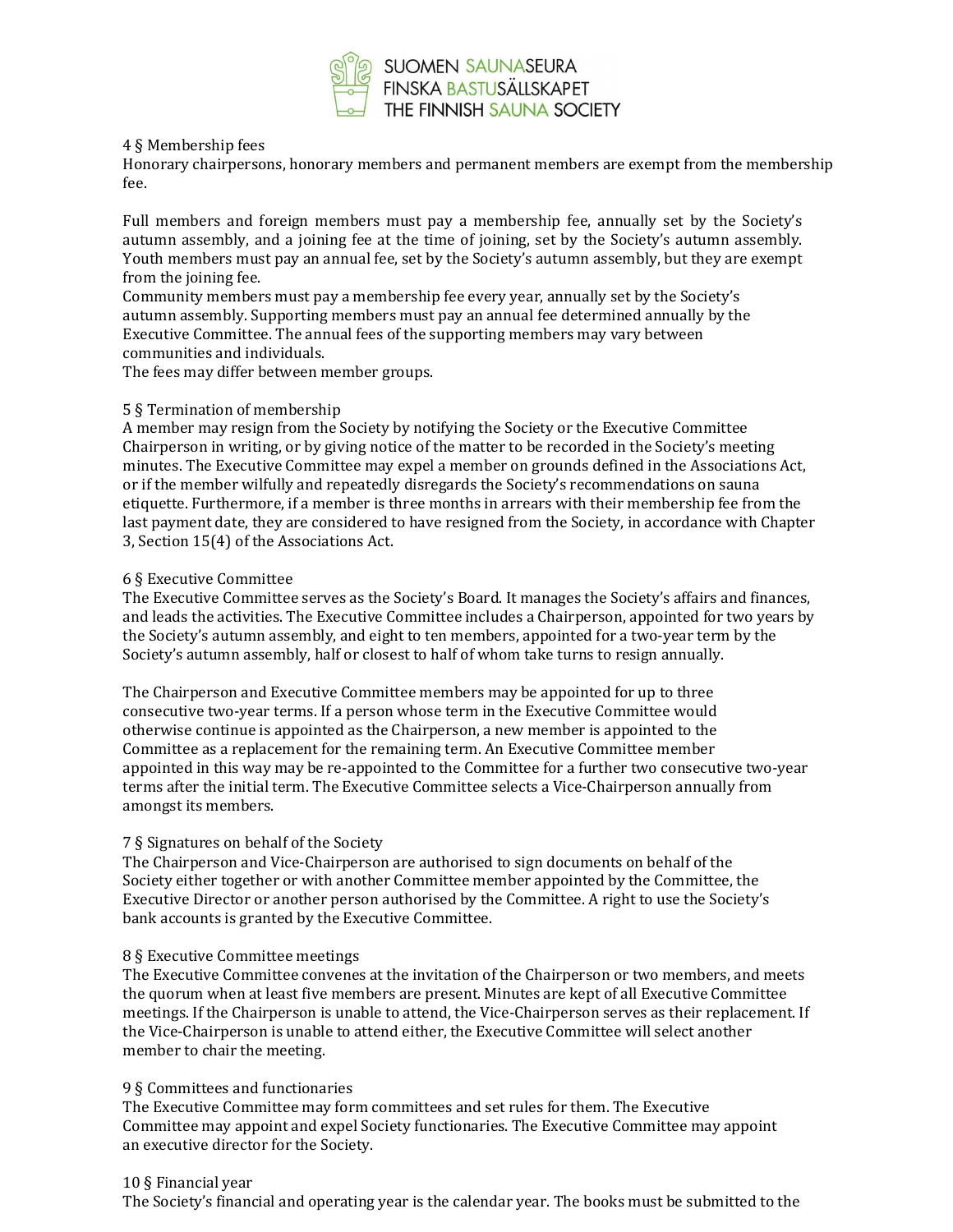

auditor(s) and operations inspector by 10 April, but no later than a month before the spring assembly.

# 11 § Society meetings

The Society's autumn assembly is held by the end of November and its spring assembly by the end of May.

The autumn and spring assemblies are convened by the Executive Committee, either by issuing a notification in the Sauna magazine, on the noticeboard of the Society's Saunatalo building or on the Society's website, or by sending an invitation to the members by post or via email using the addresses in the membership records, no later than 14 days in advance. The Society's other meetings are convened and announced in the same manner.

## AN AUTUMN ASSEMBLY

1) Confirms the joining fee, the following operating year's membership fees and other fees listed in Section 4.

2) Selects a Chairperson for the Executive Committee for a two-year term with an absolute majority of the votes cast. The Chairperson's term begins at the start of the following calendar year.

3) Decides on the number of Board members (8–10) and appoints the Executive Committee members to replace members whose turn it is to resign. The members' term begins at the start of the following calendar year.

4) Appoints an auditor and a deputy auditor, or an auditor and an operating inspector and their deputies. The auditors'/inspectors' term begins at the start of the following calendar year. An auditor and a deputy auditor must be authorised public accountants or an audit firm, approved as a KHT or an HTM auditor. If a KHT or an HTM firm is selected as the auditor, a deputy auditor is not appointed. 5) Proposes and decides on the following operating year's operating plan.

6) Proposes and decides on the following operating year's estimates of income and expenditure. 7) Debates and decides on the other items proposed by the Executive Committee and/or proposals for items to be debated at the autumn assembly made to the Committee by at least ten individual Society members together no less than 21 days before the assembly, of which the Executive Committee's statement and decision proposal must be submitted to the autumn assembly.

## A SPRING ASSEMBLY

1) Proposes and discusses the previous financial year's income statement and balance sheet, as well as the financial statements and the Board's annual report.

2) Proposes and discusses the auditors'/auditor's and operations inspector's report.

3) Decides on the approval and confirmation of the annual report and the financial statements, and 4) of granting discharge to the Executive Committee and the Executive Director.

5) Selects an Appointment Committee with 3–5 members. The committee's purpose is to make a proposal on the Executive Committee's number of members (8–10) to the autumn assembly, and propose Executive Committee Chairperson candidates and candidates to replace Executive Committee members whose turn it is to resign.

6) Debates other items proposed by the Executive Committee and/or proposals for items to be debated at the spring assembly made to the Committee by at least ten Society members together no less than 21 days before the assembly, of which the Executive Committee's statement and decision proposal must be submitted to the spring assembly.

12 § Right to use the saunas and rules of procedure

The Executive Committee decides annually on the Society members' rights to use the Society's saunas and on the members' fees.

The Executive Committee creates and approves recommendations on the sauna etiquette to be followed by the members, and displays them at the Society's sauna building.

The Executive Committee's Chairperson and members may use the saunas freely during their term. The Society's assembly decides on the fees paid to the Executive Committee.

## 13 § Rule amendments

These rules may be amended at the Society's statutory meeting, if no less than three quarters of the